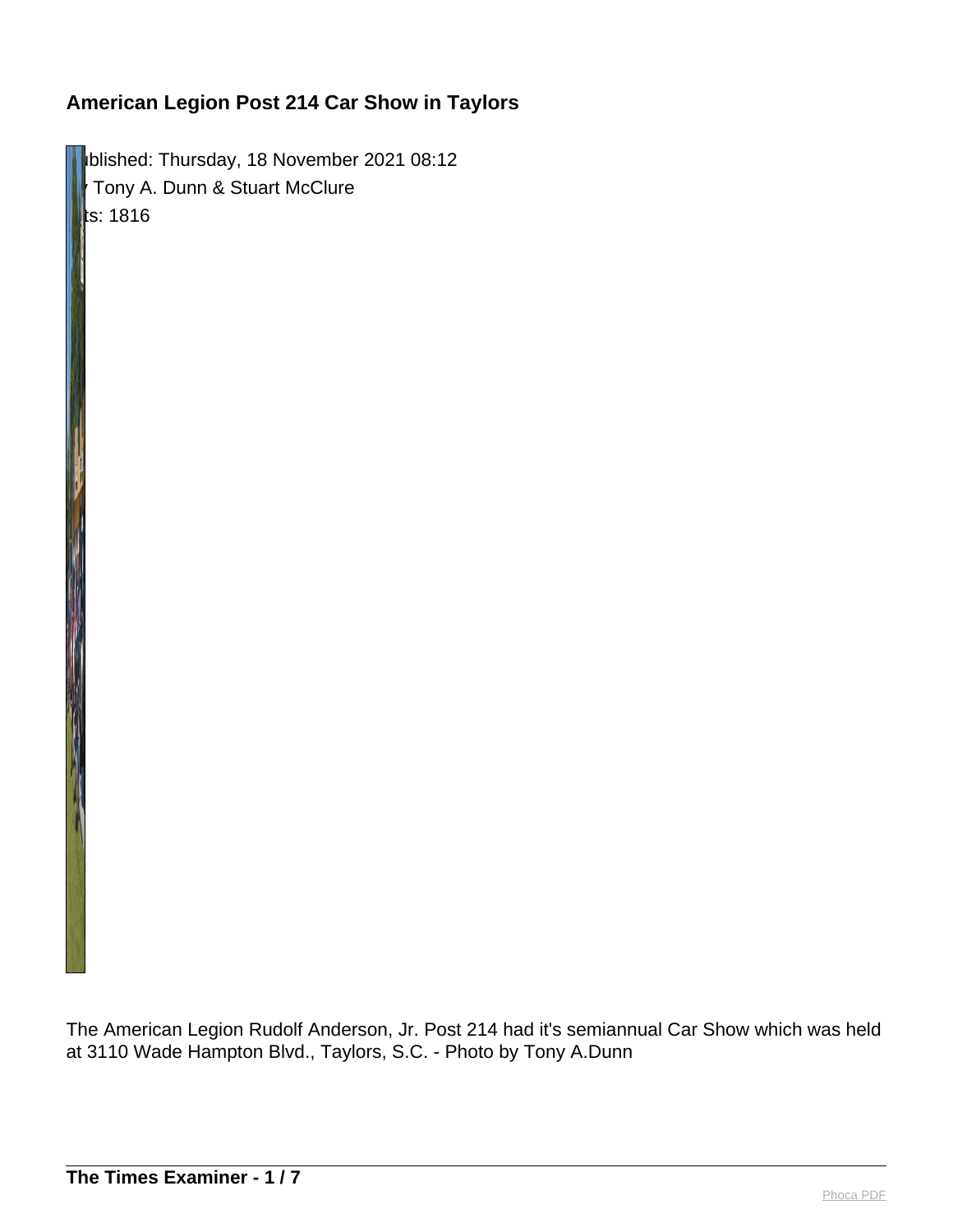blished: Thursday, 18 November 2021 08:12 Tony A. Dunn & Stuart McClure  $\parallel$ ts: 1816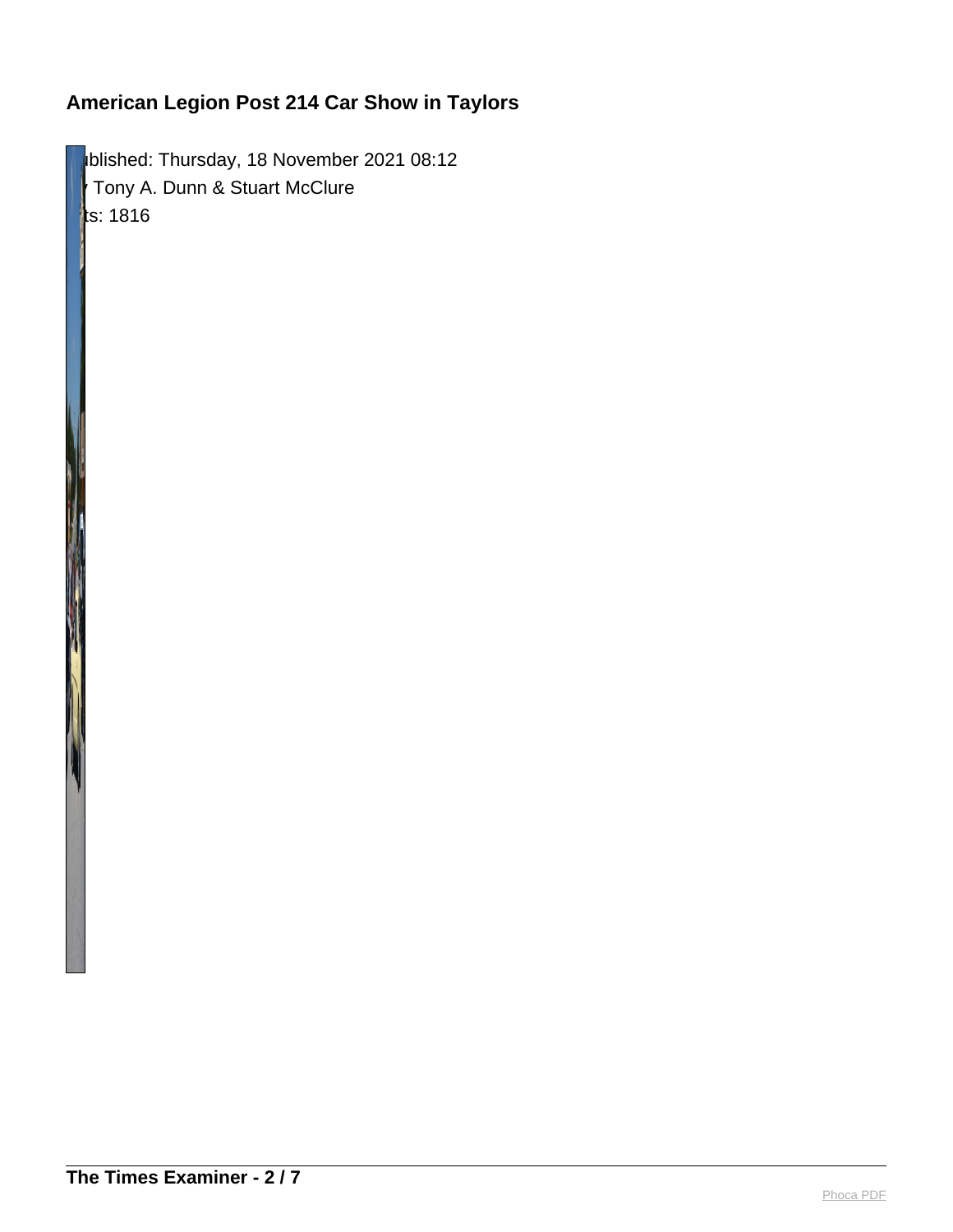Published: Thursday, 18 November 2021 08:12 By Tony A. Dunn & Stuart McClure There was a great turnout for Post 214 Car Show. - Photo by Tony A.Dunn Hits: 1816

Plenty of food was also available. - Photo by Tony A.Dunn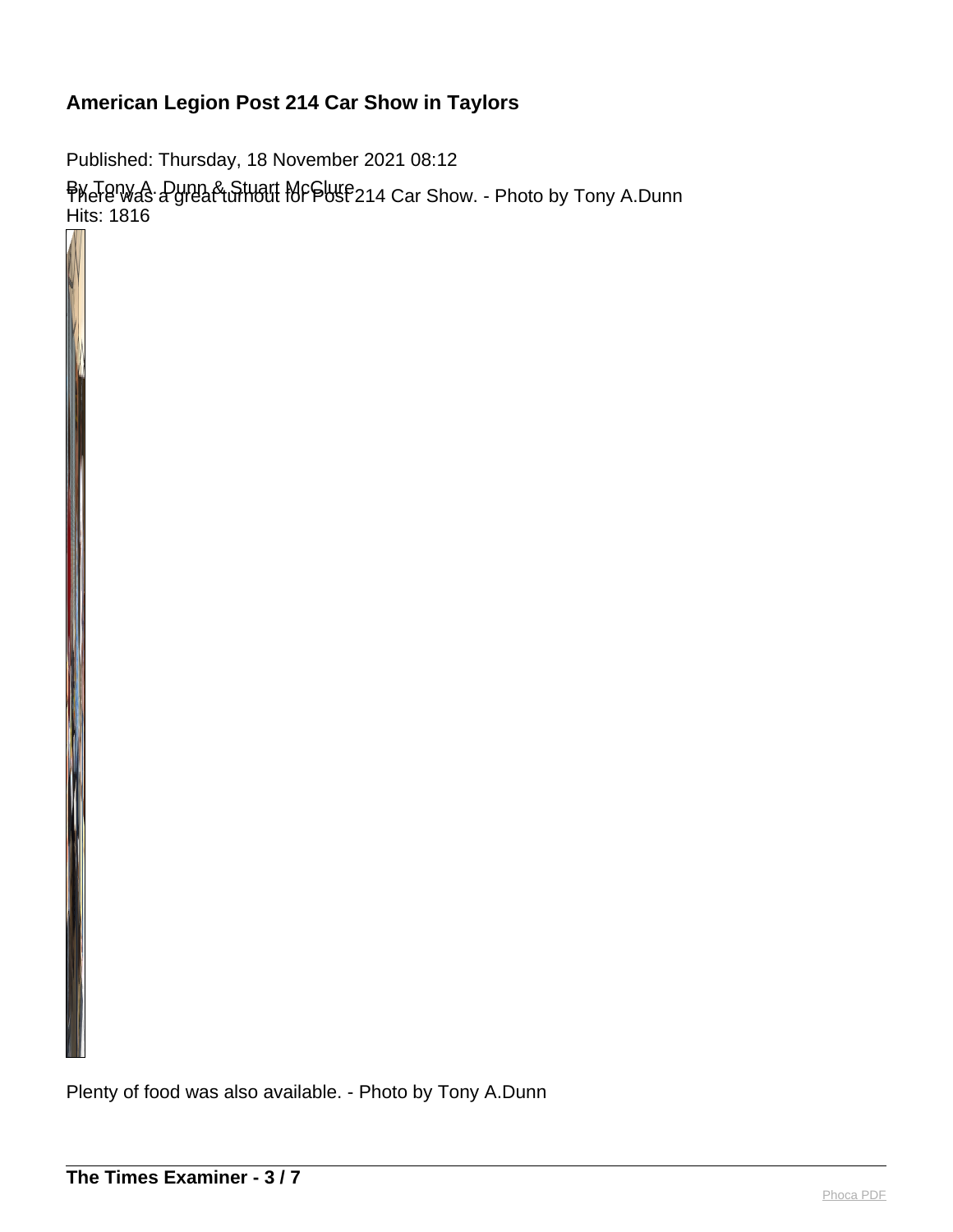**Published: Thursday, 18 November 2021 08:12** By Tony A. Dunn & Stuart McClure  $ts: 1816$ 

Lot of prizes were given out during the raffle. - Photo by Stuart McClure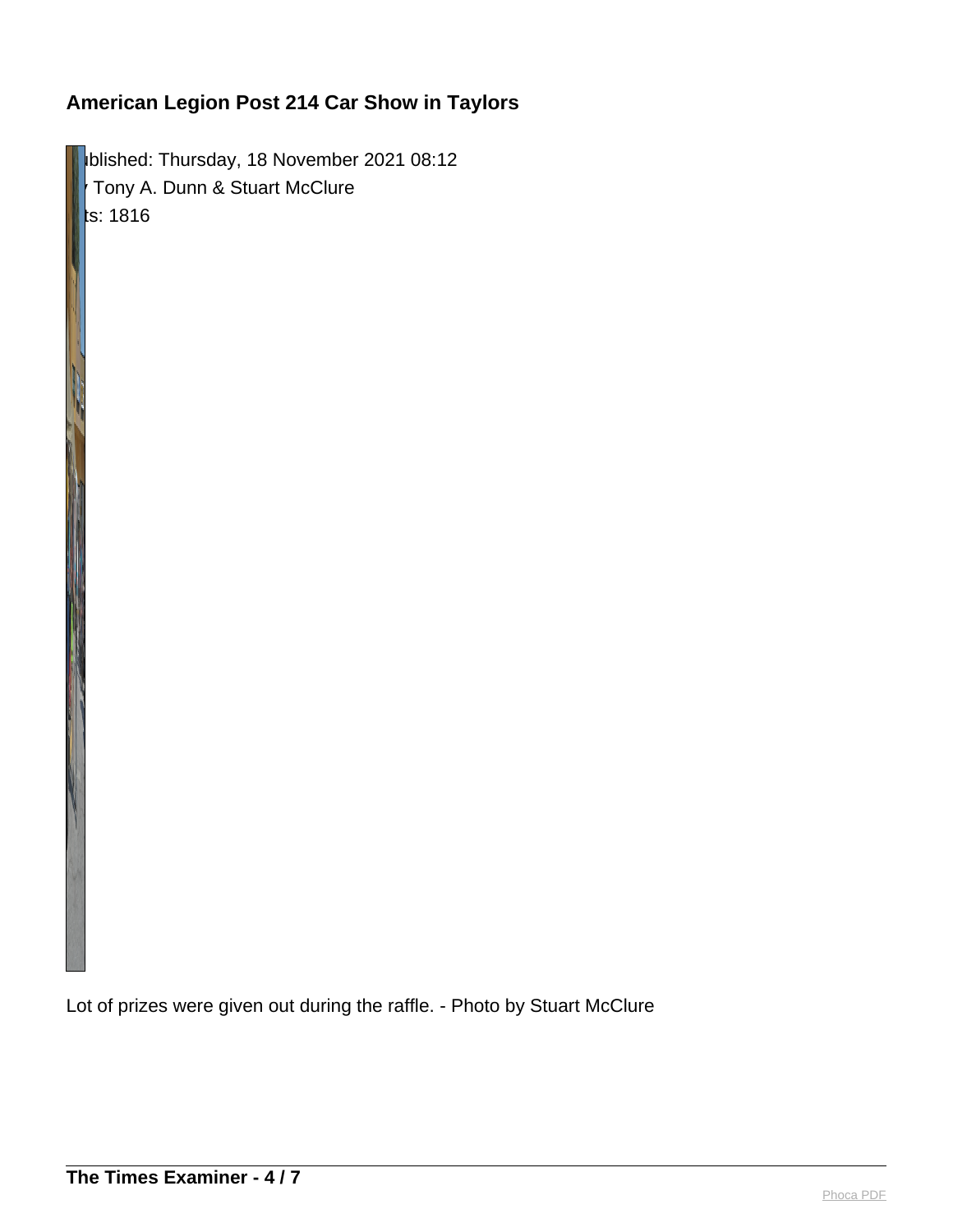**Published: Thursday, 18 November 2021 08:12 F** Tony A. Dunn & Stuart McClure  $ts: 1816$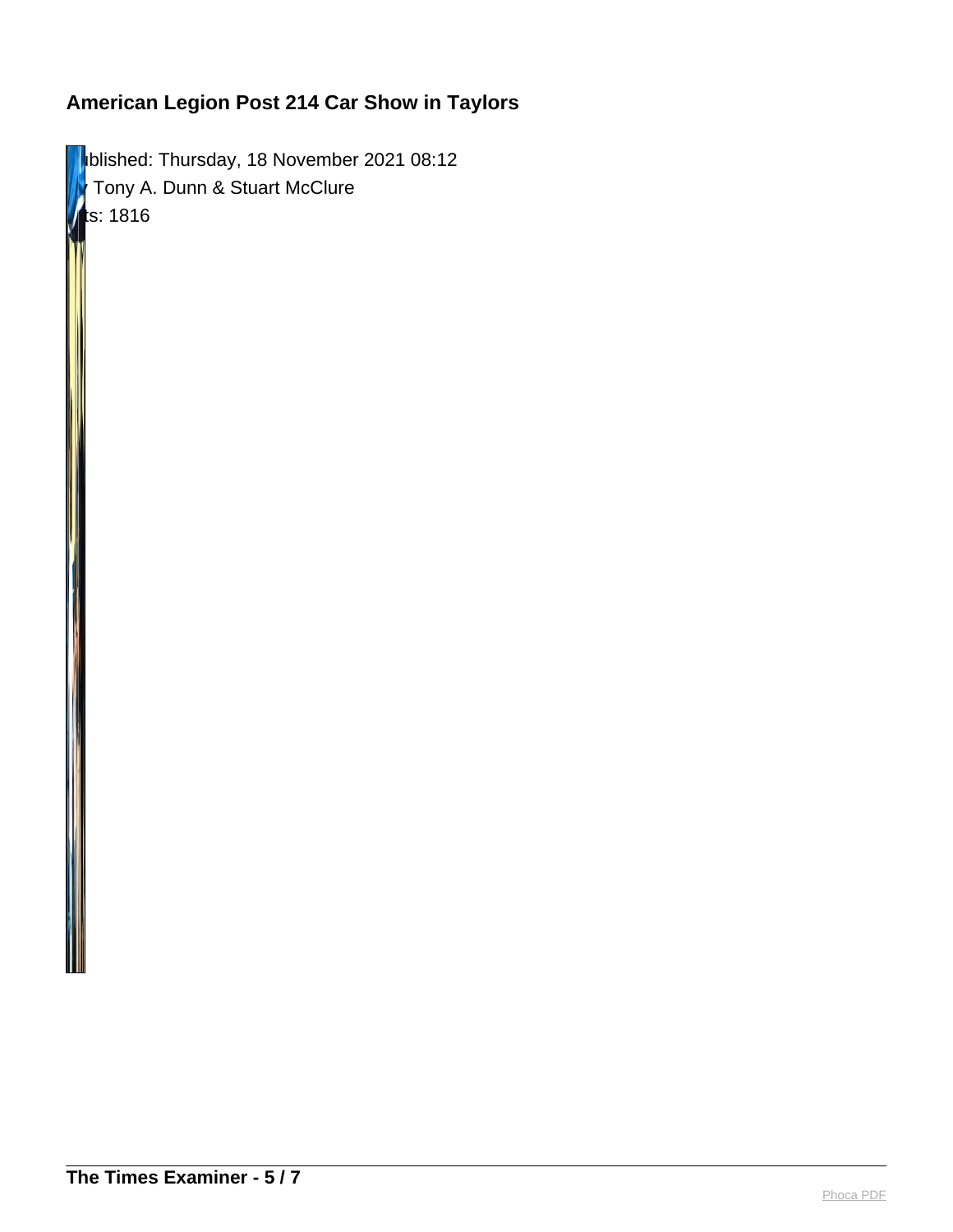Published: Thursday, 18 November 2021 08:12 By Tony A. Dunn & Stuart McClure Awards were given out after the Car Show. - Photo by Tony A.Dunn Hits: 1816